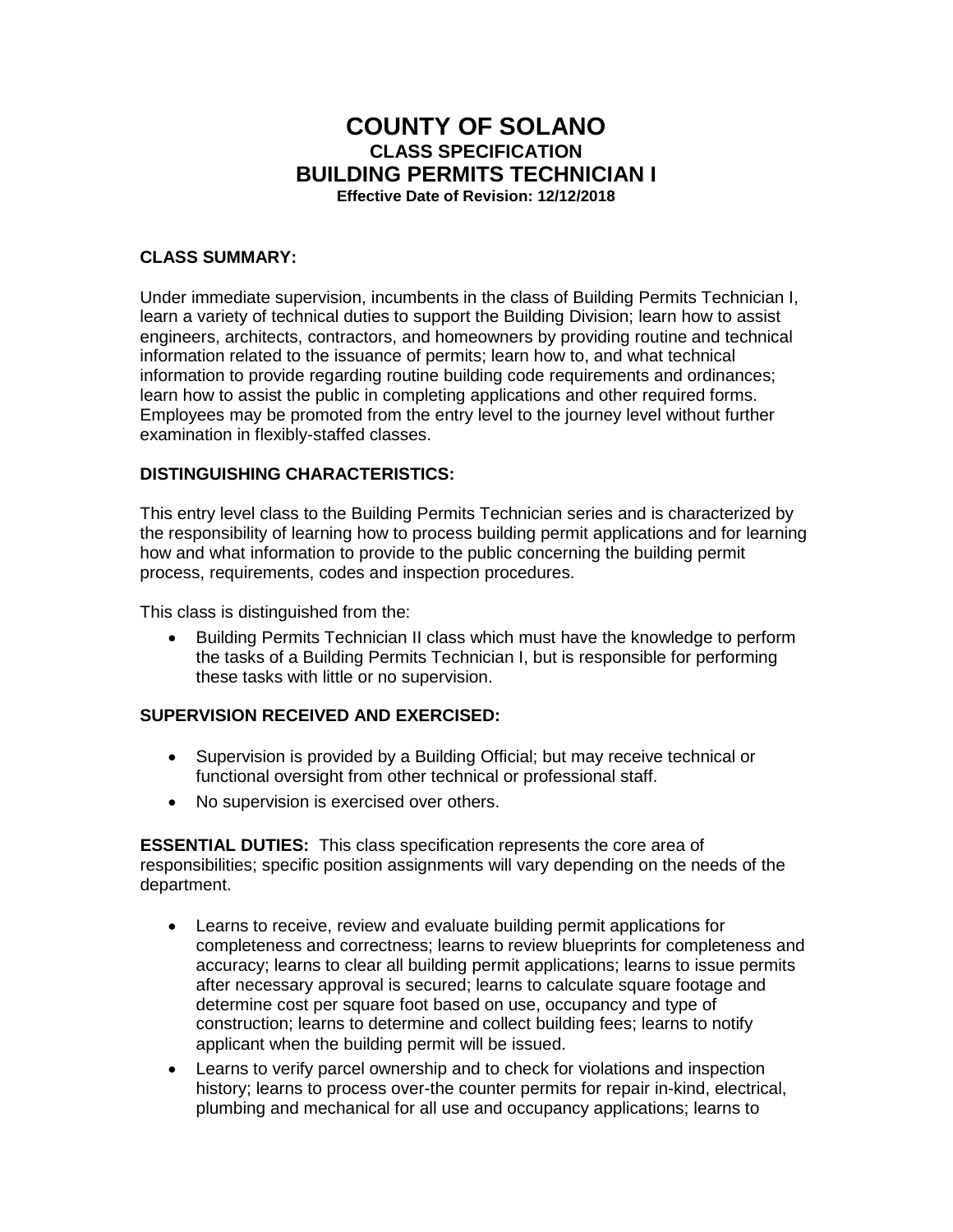determine which agencies must review applications and to route building plans to various departments and agencies to process.

• Learns what information to provide to the public concerning building permit process requirements, codes and inspection procedures; learns to assist the public in completing applications for building permits; learns to receive various complaints and to route to the appropriate authority to resolve; learns to explain reasons for denial of applications; learns to explain additional requirements and the process for reapplying.

*\_\_\_\_\_\_\_\_\_\_\_\_\_\_\_\_\_\_\_\_\_\_\_\_\_\_\_\_\_\_\_\_\_\_\_\_\_\_\_\_\_\_\_\_\_\_\_\_\_\_\_\_\_\_\_\_\_\_\_\_\_\_\_\_\_\_\_\_\_\_\_\_\_\_\_\_\_\_\_\_\_\_\_\_\_*

- Learns to establish account records; learns to assign/record permit identification code; learns how to record client data, services provided and charges; learns to review file content for completeness, accuracy and consistency; learns to sort, store and/or retrieve documents or records by alpha, numeric or other classification methods.
- Learns to perform a variety of general clerical tasks; operates typewriters, data/word processors, copiers and other office equipment; composes routine correspondence and/or prepares notices/forms of action taken; performs administrative tasks in support of work unit operations.
- Performs other duties of a similar nature or level as assigned.

## **EDUCATION AND EXPERIENCE:**

• **Education:** High School diploma, GED, or equivalent.

#### **AND**

• **Experience:** One year of public contact work experience, which relates to land use regulations, the building process, construction, drafting or mapping. Six (6) units of college course work in construction technology, blueprint reading, drafting or building inspection may be substituted for six (6) months of experience.

### **SUPPLEMENTAL INFORMATION:**

• Incumbent in this classification are expected to possess the skills, knowledge and abilities, have satisfactory performance as a Building Permits Technician I, and possess a valid International Code Council (ICC) Permit Technician Certificate to be eligible to be flexibly promoted to Building Permits Technician II.

### **REQUIRED KNOWLEDGE, SKILLS AND ABILITIES:**

### **Knowledge of:**

- Some knowledge of basic building codes, ordinances, regulations, laws, and rules.
- Some knowledge of basic construction drawing and blueprint reading.
- Some knowledge of the principles and techniques of building inspection work.
- Some knowledge of basic building methods and procedures.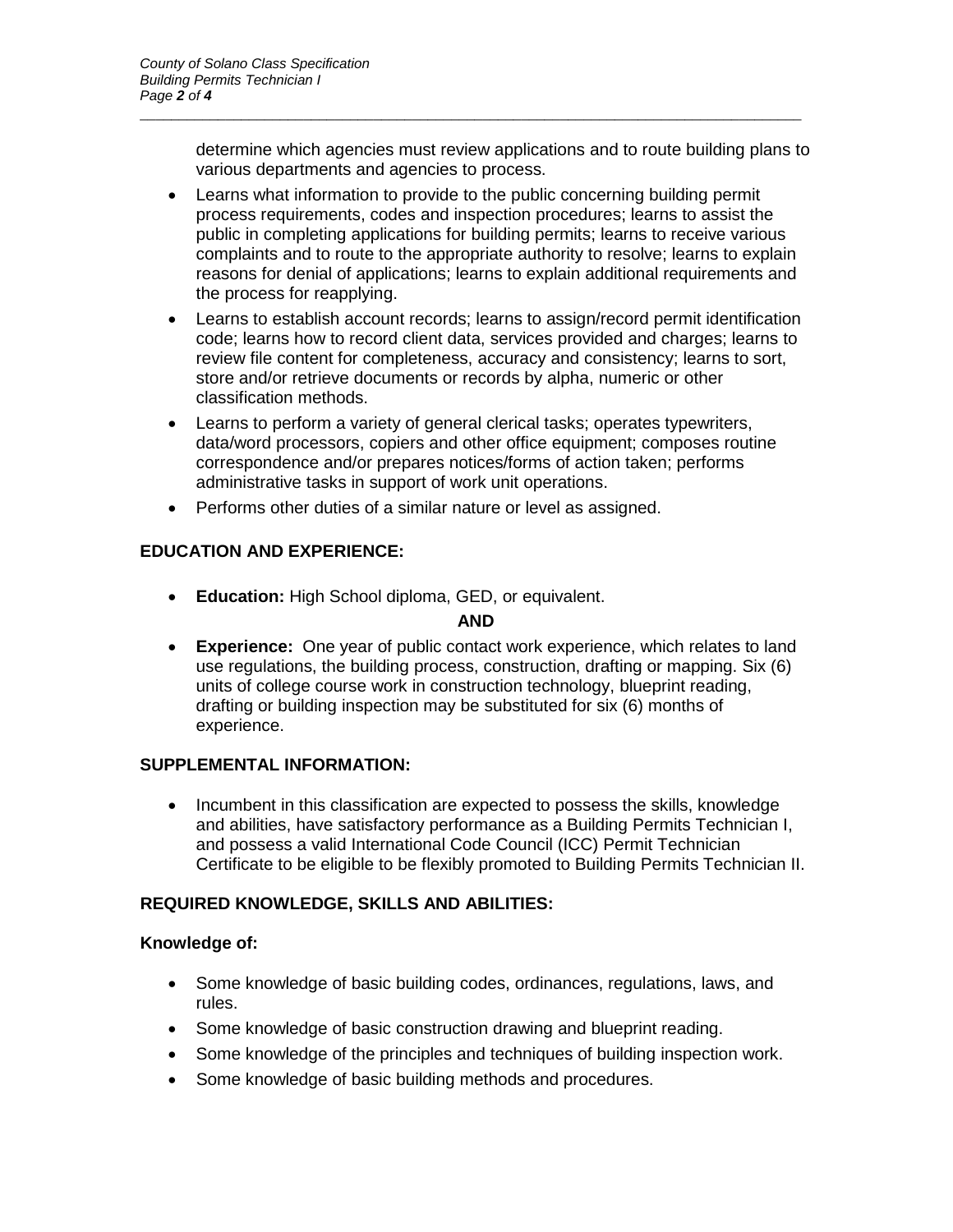• Customer service techniques for dealing with customers, often in a difficult or confrontational situation.

*\_\_\_\_\_\_\_\_\_\_\_\_\_\_\_\_\_\_\_\_\_\_\_\_\_\_\_\_\_\_\_\_\_\_\_\_\_\_\_\_\_\_\_\_\_\_\_\_\_\_\_\_\_\_\_\_\_\_\_\_\_\_\_\_\_\_\_\_\_\_\_\_\_\_\_\_\_\_\_\_\_\_\_\_\_*

- Working knowledge of office methods, procedures, and techniques; manual and automated filing systems; office equipment operation; business correspondence; record-keeping practices; correct English usage; standard operating policies, procedures and administrative structure.
- Bookkeeping practices as they relate to fee collection.

### **Skill and/or Ability to:**

- Utilize basic office equipment to include computers and related software applications. Learn to look up, understand, apply, and explain laws, regulations and policies governing building and zoning program operations.
- Learn to read and review building plans and specifications for completeness.
- Learn to understand and apply building codes and ordinances for permits, plans and public inquiries.
- Learn to locate property on an assessor's parcel map and from property descriptions.
- Learn to calculate square footage.
- Learn to make decisions and independent judgments in accordance with codes and established policies and procedures.
- Learn to communicate information and ideas clearly, concisely, and effectively with people of diverse socio-economic backgrounds and temperaments both orally and in writing.
- Establish good relationships with the pubic and with customers and provide customer service that meets and exceeds unit goals and expectations. Learn to establish, maintain, and foster effective, positive, and harmonious working relationships with those contacted in the performance of required duties.
- Learn and when to refer clients to appropriate authority when needed.
- Learn to prepare brief narrative and statistical reports.
- Learn to maintain accurate records and document actions taken.
- Learn to research regulations, procedures and/or technical reference materials relating to building inspections; analyze, evaluate and interpret the data gathered; draw logical conclusions; develop reasonable and deliverable options, make appropriate recommendations; and implement the resultant change effectively
- Manage a variety of simultaneous work projects and carry them through to successful completion.
- Accurately add, subtract, multiply and divide and perform routine mathematical calculations in order to collect fees, disburse change, etc.

# **PHYSICAL REQUIREMENTS:**